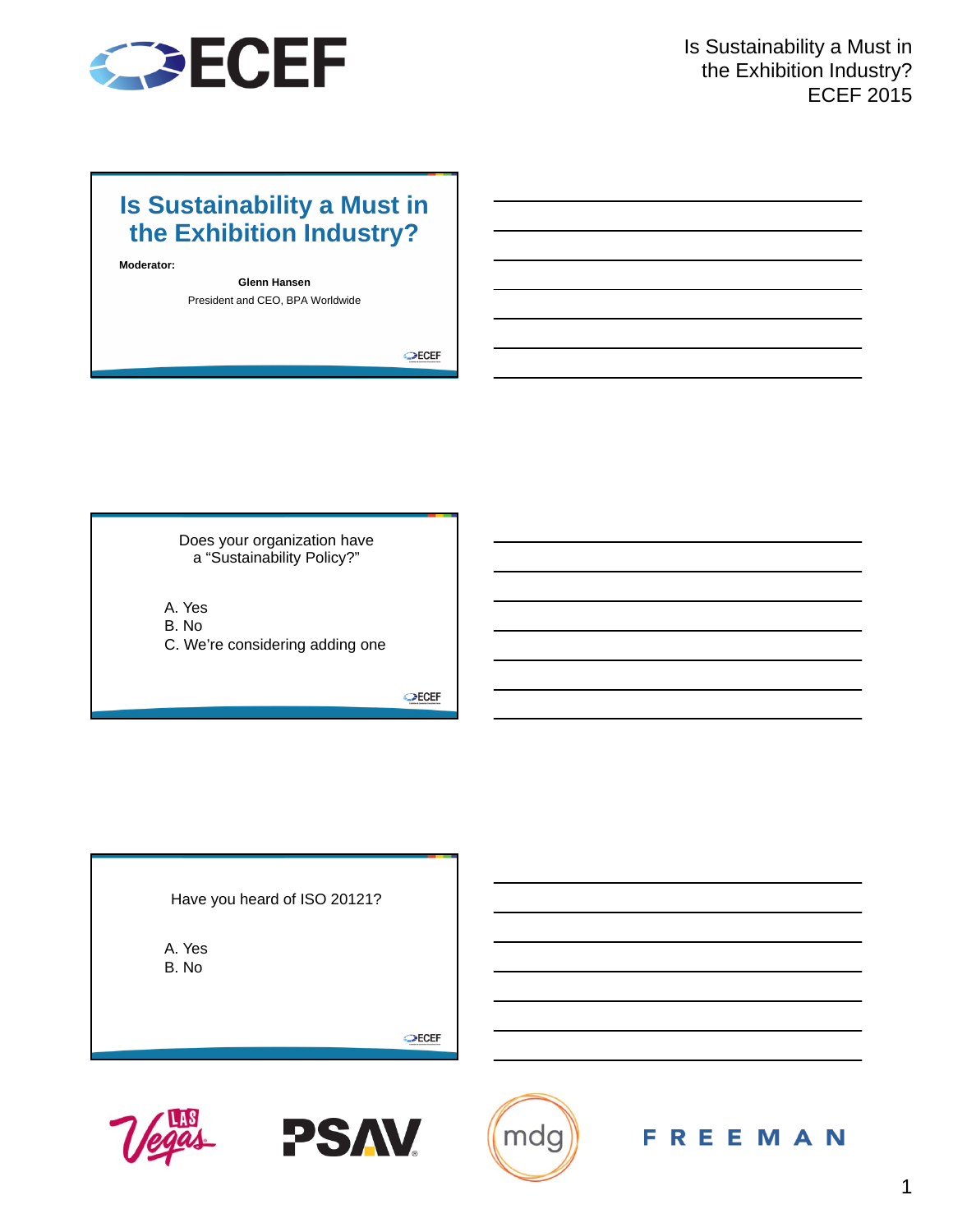

International **ISO** Organization for Standardization

**20121**

An international standard designed to help organizations involved in the events and hospitality industries integrate sustainability into management practices and processes.

**OECEF** 

International **ISO** Organization for Standardization

#### **Defines sustainability in three areas:**

- **Economic** operating in a way that is financially viable for the organization, its customers and suppliers
- **Environmental** minimizing the use of resources and reducing waste
- **Social** considering the needs and expectations of those affected by the event or business

**OECEF** 

#### International ISO Organization for<br>Standardization

#### **Plan-Do-Check-Act model**

- **Plan** Establish the objectives and processes necessary to deliver the planned results.
- **Do** Implement the plan and measure results.
- **Check** Study actual results and compare to planned results.
- **Act** Implement corrective actions on differences between actual and planned results

 $\bigcirc$ ECEF





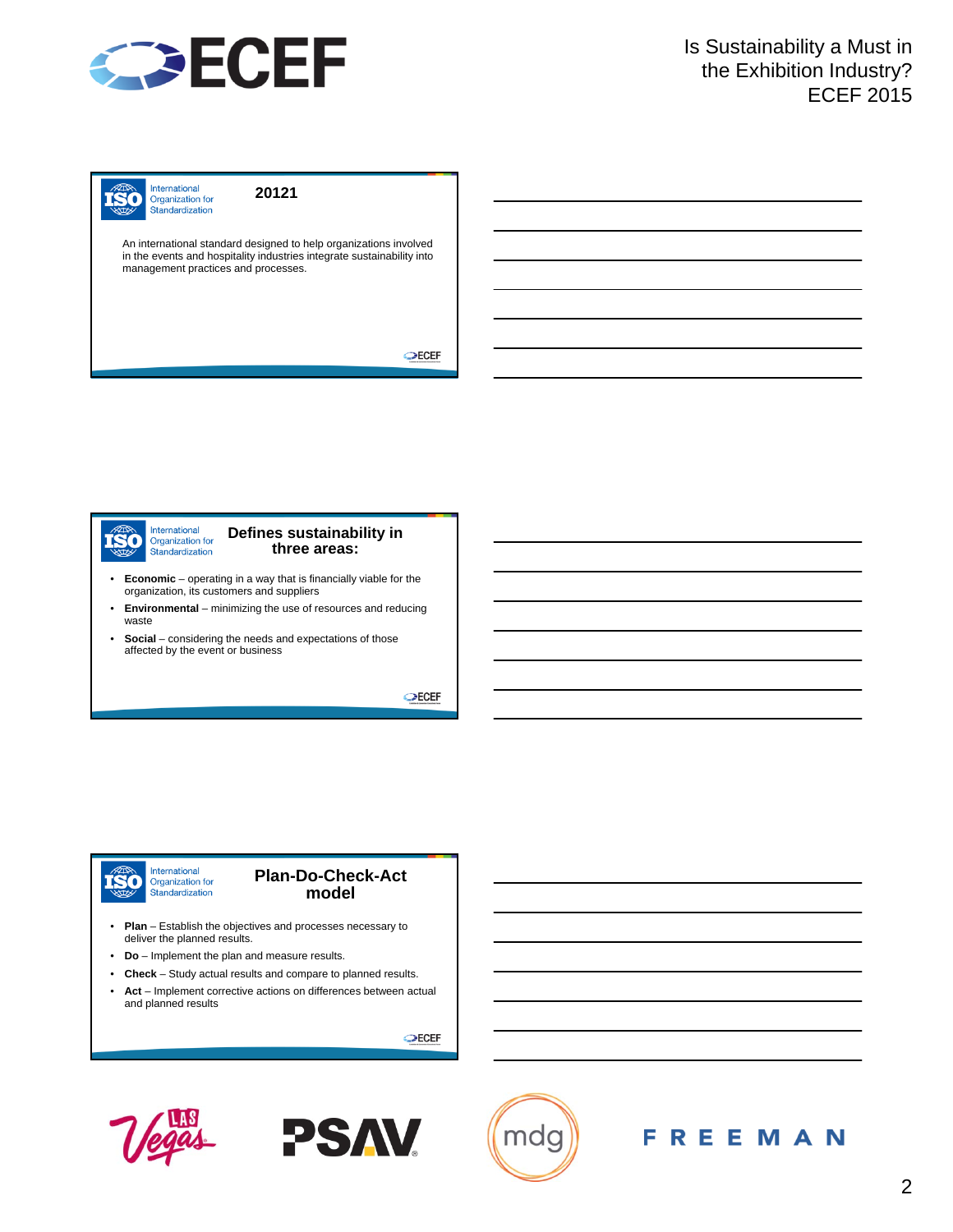

Have you heard of ASTM (GMIC standard)?

A. Yes B. No

OECEF



#### **Environmentally Sustainable Meeting Standards (E2741-2747, 2773, 2774)**

The standards provide event planners and suppliers prescriptive, measurable specifications for producing events in a more sustainable manner.

 $\bigcirc$ ECEF

# **INTERNATIONAL**

- Accommodations
- Audio-Visual
- Communication & Marketing Material
- Destinations
- **footprint of the industry:**

**The nine standards cover the full** 

- Exhibits
- Food and Beverage
- Meeting Venue
- On-Site Office
- Transportation

 $\bigcirc$ ECEF





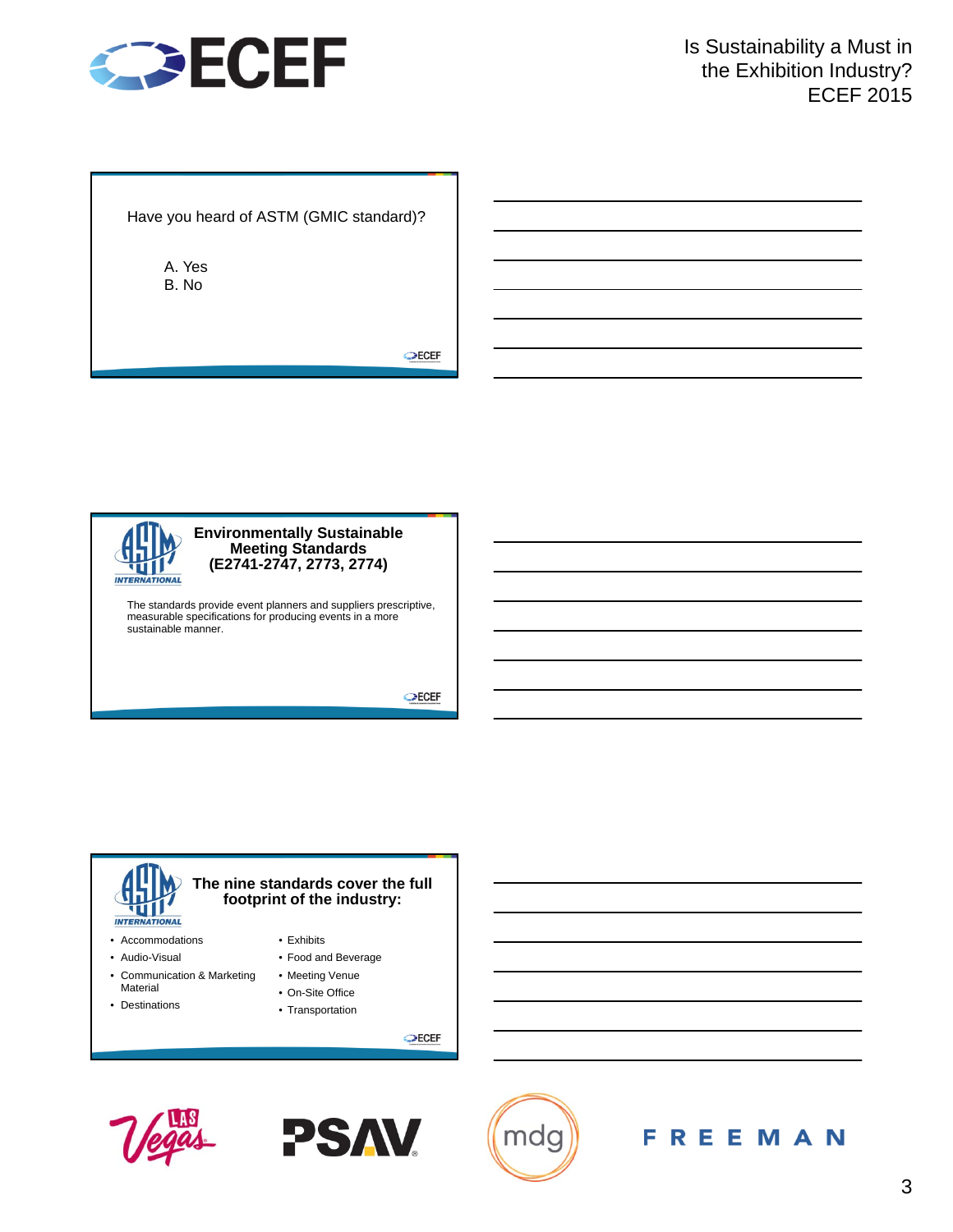



- Water
- Communications
- Waste
- Energy

• Procurement

• Community Partners

OECEF

Have you heard of GRI? A. Yes B. No  $\bigcirc$ ECEF





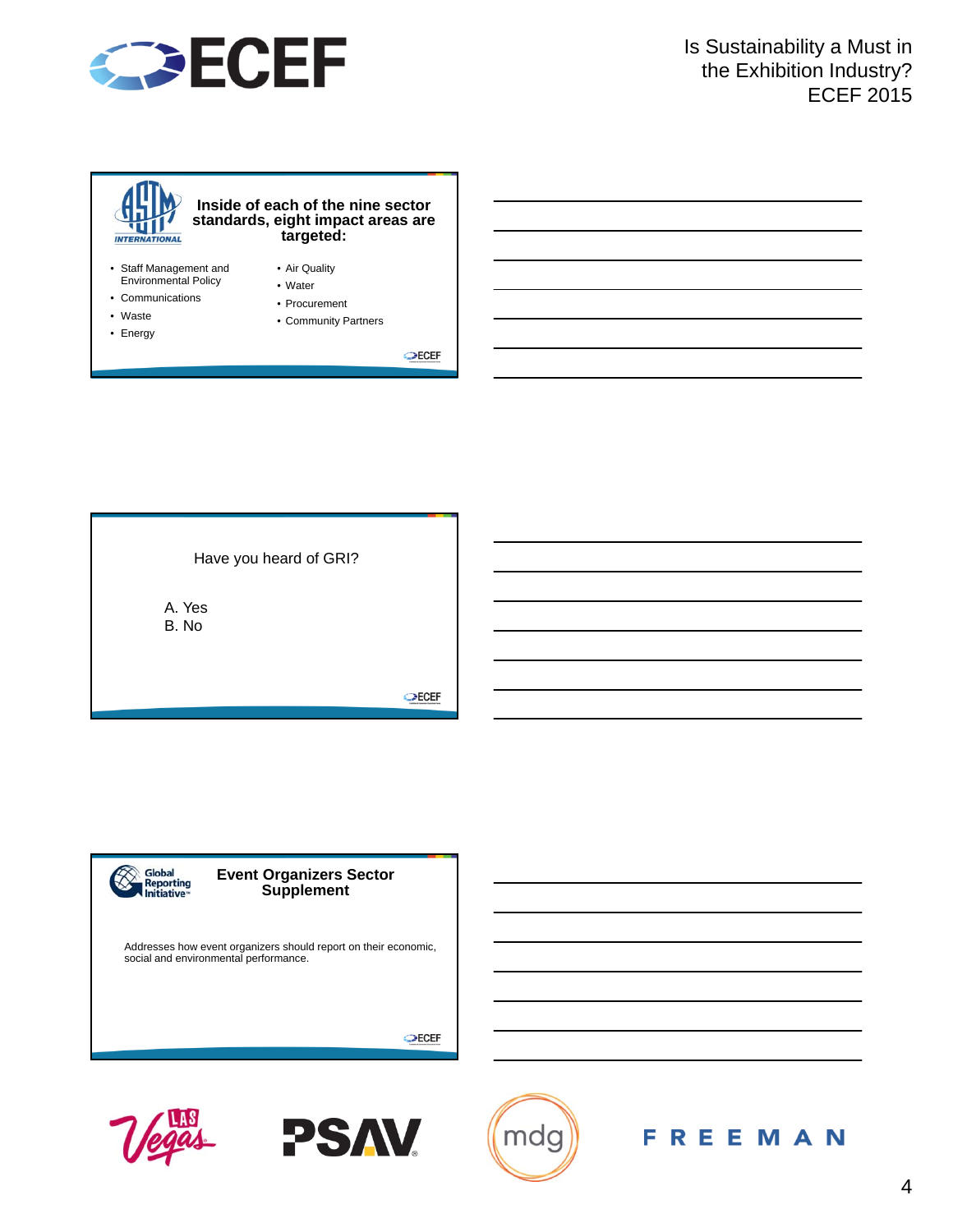

### Siobal<br>Reporting<br>A Initiative  $\otimes$

### **Supplement looks at:**

- Site selection
- Recruiting and training of the event workforce, participants and volunteers
- Sourcing of materials, supplies and services
- Managing impacts on communities, natural environments, and local and global economies associated with the event
- Planning and managing potential legacies
- Accessibility

**OECEF** 



#### **Sustainability—It's Coming!**

#### **Our Panel:**

- **Volker Höntsch**, Sustainability Manager, UBM EMEA
- **Kate Hurst**, Vice President, Community Advancement, Conference and Events, U.S. Green Build Council
- **Alan Peterson**, Vice President Events Consulting Group, Scranton Gillette Communications

 $\bigcirc$ ECEF





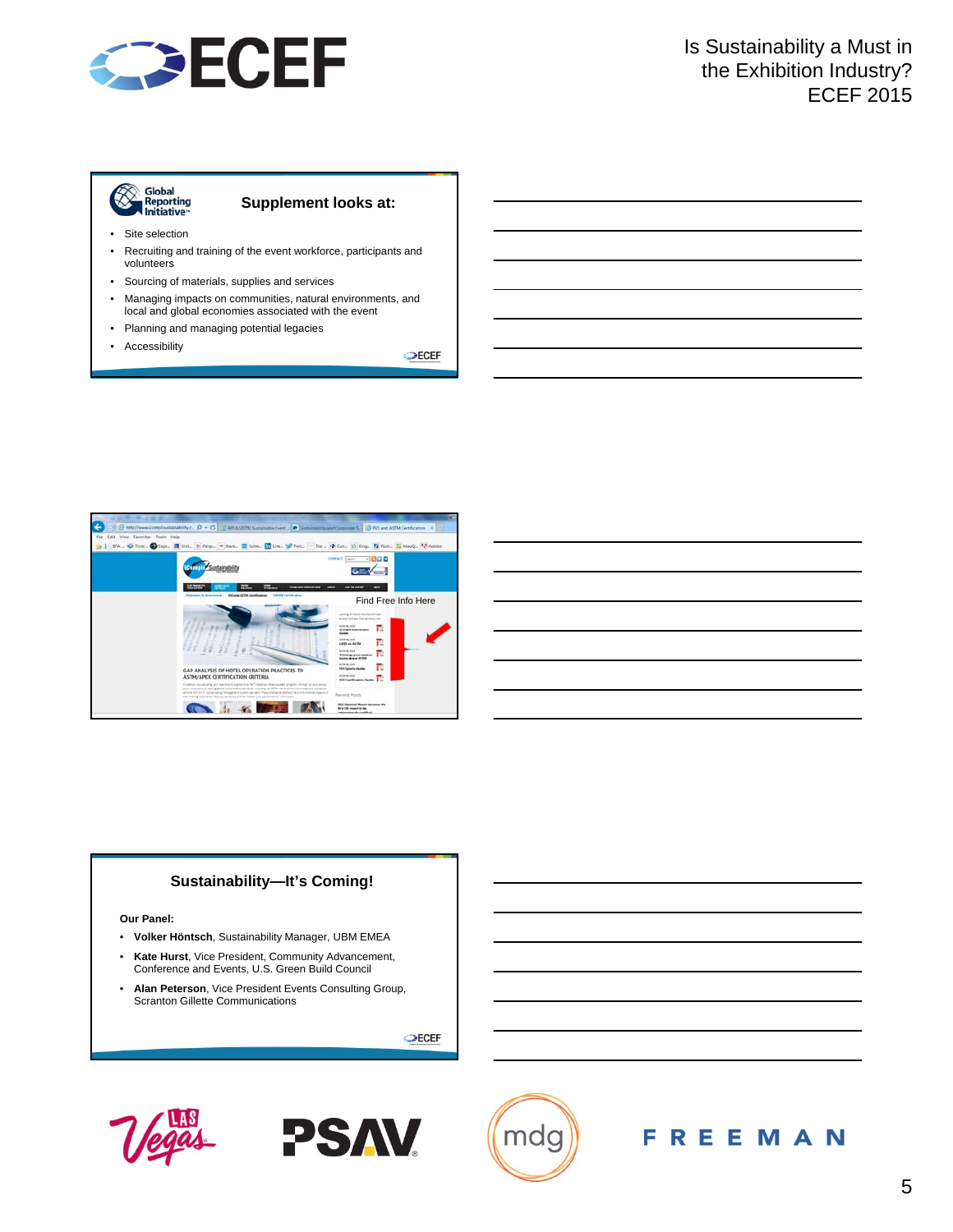

#### Business Benefits of Sustainability

#### **1. Reduce Costs**

- **Efficiency**
- **•** Waste reduction
- Productivity gains
- **Risk mitigation (eg.** Compliance)
- **Higher employee retention**



**OECEF** 



 $\bigcirc$ ECEF

#### Business Benefits of Sustainability

**2. Grow Your Business**

- **Higher revenue through** innovation
- **Enhance reputation**
- **Differentiate Your Offer**
- **Respond to Customer** Requirements

 $\bigcirc$ ECEF





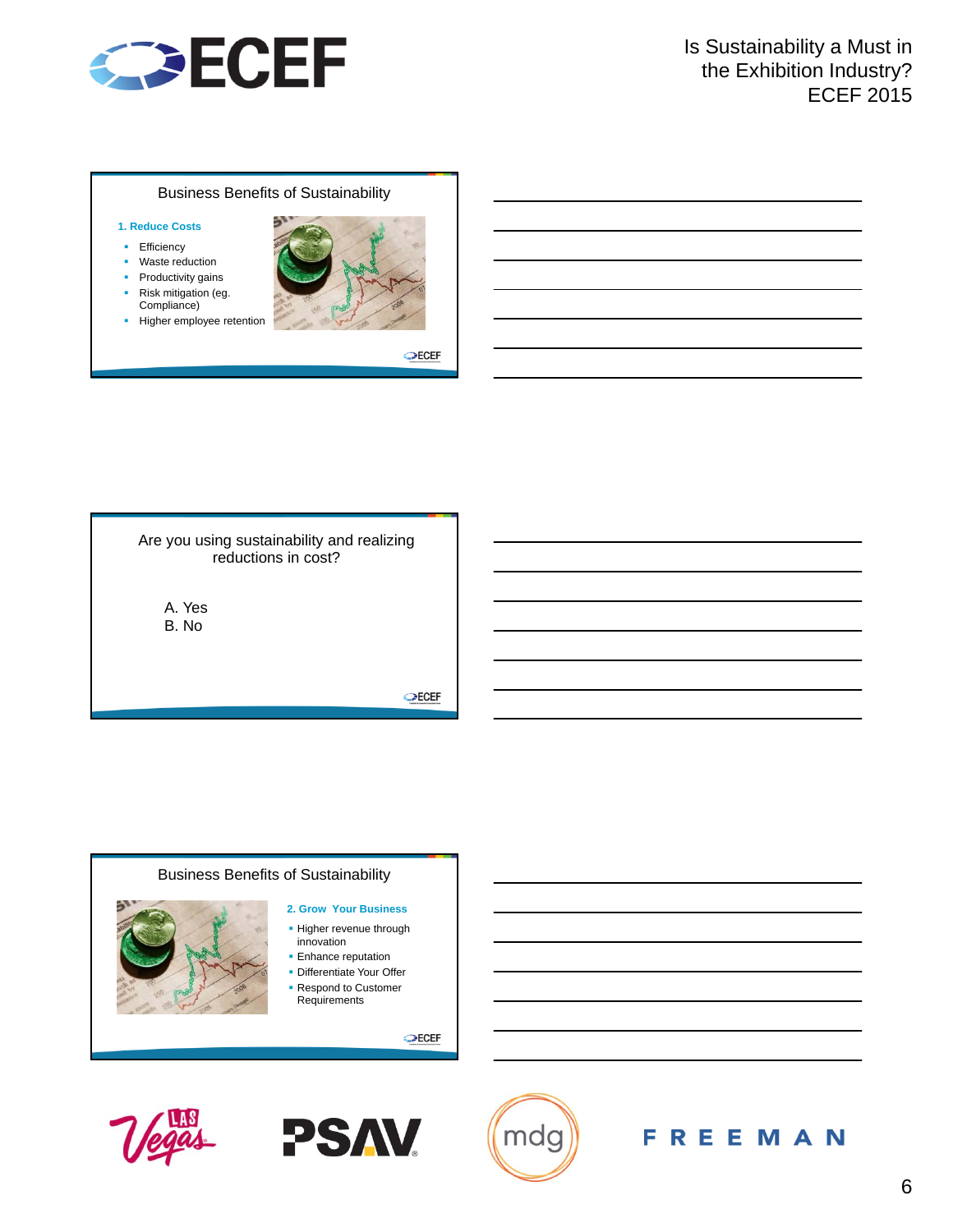

Are you using sustainability and realizing increases in revenue?

A. Yes B. No

OECEF

#### Government Involvement

Governments in US, UK and EU are encouraging sustainable practices from its suppliers; seeking to significantly improve the sustainability of all public procurement of goods and services.

 $\bigcirc$ ECEF







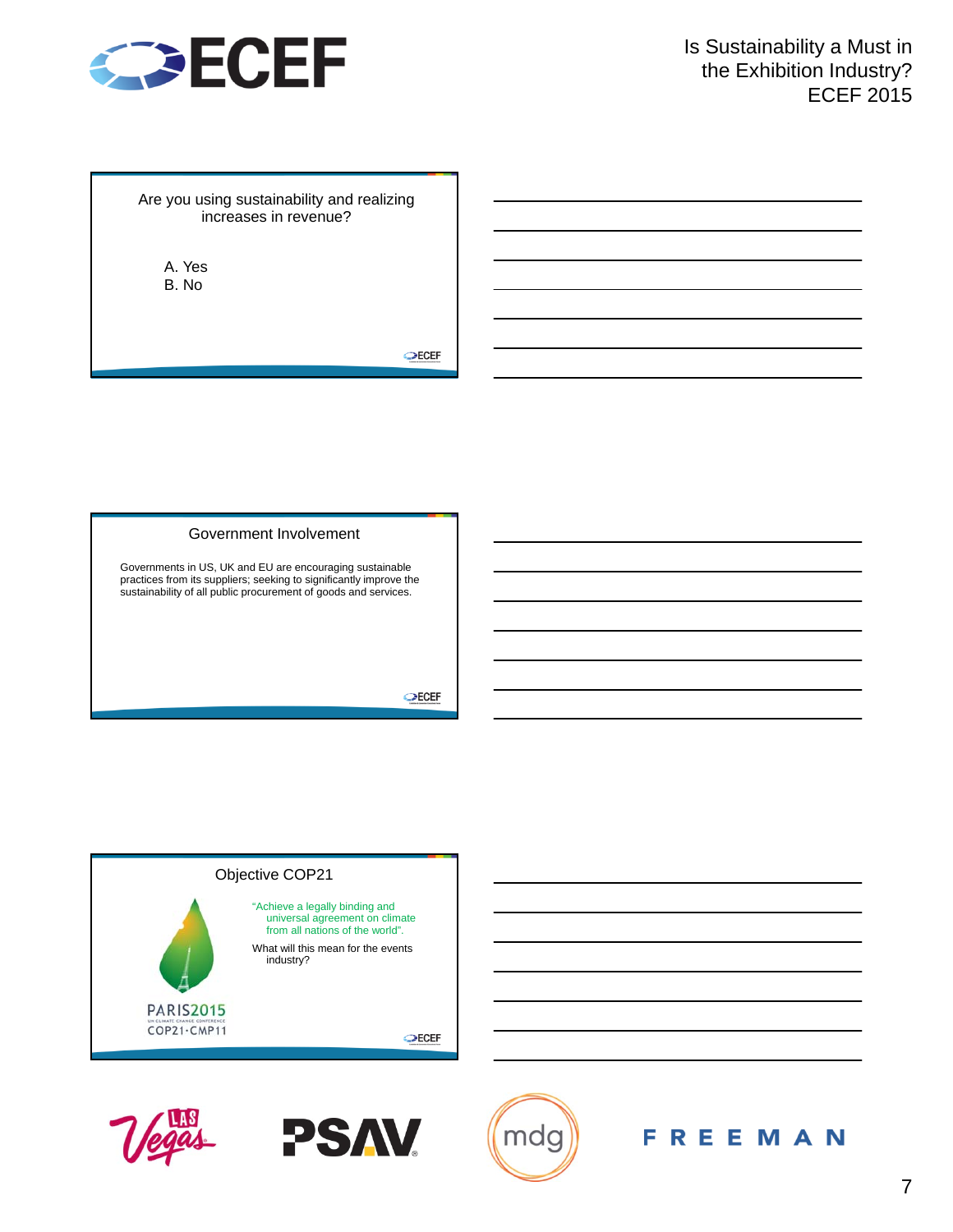

| The C40 Cities Climate Leadership<br>Group (C40) is a network of the | <b>10 Years of Results</b><br>a code of 10 monday throughout the ye<br>ni di stationi processi in generalismo i consideranza presso de primera degli<br>11 settembre – Paris del Paris del Protegno di Arabana administrato della                                                                                  |
|----------------------------------------------------------------------|--------------------------------------------------------------------------------------------------------------------------------------------------------------------------------------------------------------------------------------------------------------------------------------------------------------------|
| world's megacities committed to<br>addressing climate change.        | $75+$<br>500 million<br>megacities<br>people<br>of Physical state, and class<br><b>Constitution Please In constitutions</b><br>- 22<br>to christophe model college.                                                                                                                                                |
| What will this mean for the events<br>industry?                      | 25%<br>3 times<br>98%<br>more likely<br>at) Likies labs<br><b>Nikola Stift of</b><br>an a<br>citizen naussiert (Pod)<br>admission collecting at<br>adoption to a research that<br><b><i><u>September</u></i></b>                                                                                                   |
|                                                                      | 500%<br>8,068 climate<br>15<br>actions<br><b>Next arts functing contemplar as float-</b><br>for marketed optimal brocking, paid arrivalent<br><b><i><u>STORICAL</u></i></b><br>who and company main. As of 1974.<br>of the Processor<br>CAS Lifton Food Valge Park Server<br><b>A civil a convenient of Thomas</b> |
|                                                                      | 1 Gt of CO <sub>2</sub> e<br>$2^{\circ}C$<br>fanet on Camera Change agree that<br>and Private South analysis factory or structure<br>tribe its 2 for un contact his mercuri that<br>worth affects of steroke change<br>Transl move about our automation for a ware articles                                        |

|                                                                                                                       |  | <u>a sa mga banda na mga banda na mga banda na mga banda na mga banda na mga banda na mga banda na mga banda na m</u> |
|-----------------------------------------------------------------------------------------------------------------------|--|-----------------------------------------------------------------------------------------------------------------------|
| <u> Andreas Andreas Andreas Andreas Andreas Andreas Andreas Andreas Andreas Andreas Andreas Andreas Andreas Andr</u>  |  | ________                                                                                                              |
|                                                                                                                       |  |                                                                                                                       |
|                                                                                                                       |  |                                                                                                                       |
| <u> 1989 - Johann Stoff, amerikansk politiker (d. 1989)</u>                                                           |  |                                                                                                                       |
| <u> London a componente de la componente de la componente de la componente de la componente de la componente de l</u> |  |                                                                                                                       |
|                                                                                                                       |  | <u> 1989 - Andrea Andrew Maria (h. 1989).</u>                                                                         |
|                                                                                                                       |  |                                                                                                                       |